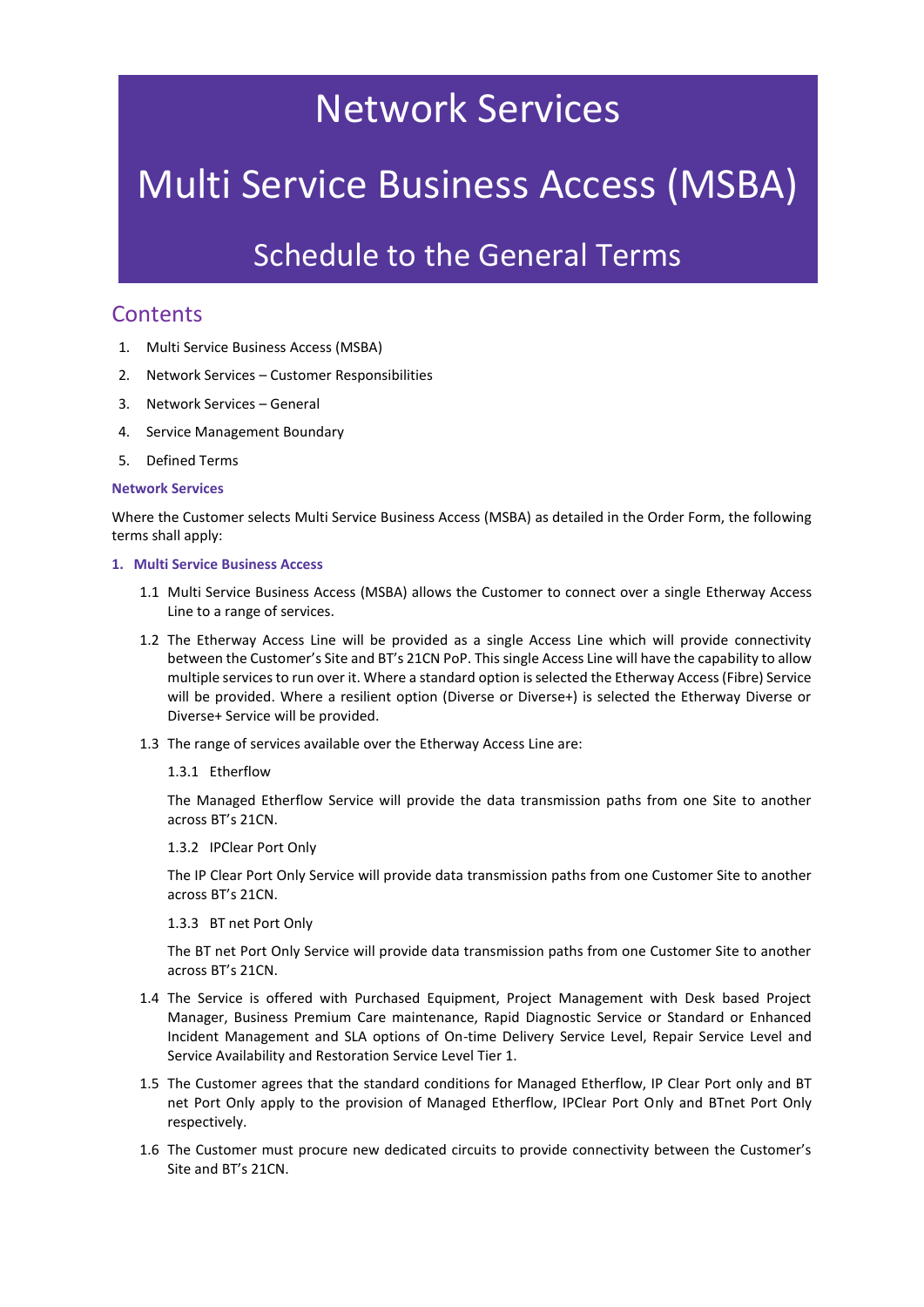

#### **2 Network Services - Customer Responsibilities**

- 2.1 All Customer Equipment and any access circuits leased by the Customer directly from a Third Party shall be the sole responsibility of the Customer and are not included as part of the Service.
- 2.2 Unless otherwise stated, the Customer is responsible for providing suitable computer hardware, Software and telecommunications equipment and services necessary to access and use the Service.
- 2.3 The Customer shall be responsible for providing a suitable IP addressing scheme (that must be at least a /24 address block) that is registered with an approved Internet registration authority, otherwise it will not be accepted by BT. The Customer shall ensure that it has a single IP address within the Customer Network. Unless the Customer has selected the Configuration Management option, the Customer shall also be responsible for devising any IP addresses which may be required for the purposes of WAN, LAN or both as appropriate and network management.
- 2.4 If the Customer accesses the Service via a LAN, the Customer is responsible for:
	- 2.4.1 providing and maintaining a suitable LAN and IP router capable of interfacing satisfactorily with the Service; and
	- 2.4.2 configuration of the IP router.
- 2.5 The Customer shall be responsible for the creation, maintenance and design of all Customer Information.
- 2.6 The Customer warrants that it will comply with all consumer and other legislation, instructions or guidelines issued by regulatory authorities, relevant licences and any other codes of practice which apply to the Customer or BT and which relate to the provision of Customer Information provided that BT has given notice to the Customer of those which apply to BT.
- 2.7 Where appropriate, the Customer must specify the volume of traffic required for each CoS level.
- 2.8 The Customer must adhere to the recommended bandwidth, access rate or specified volume of traffic as specified by BT for each CoS level. The Customer acknowledges that if it exceeds such recommended bandwidth, access rate or specified volume of traffic, then this may result in service degradation for which BT will not be liable.
- 2.9 To enable BT to provide a CoS level, classification of traffic must be carried out. Unless the Customer has requested to carry out classification of traffic via Professional Services such classification will be the sole responsibility of the Customer.

#### **3 Network Services - General**

- 3.1 Where an IP address or Domain Name is allocated to the Customer, it may only be used in connection with the Service. Except where expressly registered in the Customer's name, all BT based IP addresses and domain names made available on the Customer's behalf in connection with the Service shall at all times remain the property of BT and shall be non-transferable. The Customer shall have no right to use such IP addresses or domain names upon termination of the Service, at which time they will revert to BT.
- 3.2 Where the Customer has requested network address translation, BT will configure the Service in accordance with the details specified in the design summary. Where the Customer subsequently requests BT to make a change to the network address configuration, the Customer shall pay BT's reasonable Charges for the work carried out.
- 3.3 The Customer will give BT as much notice as possible if it intends to use the Service or to encourage or require the use of the Service in such a way as to distort users natural usage patterns, including, by way of example, running promotions which require users to log on within a short space of time or on a "first come, first served" basis.